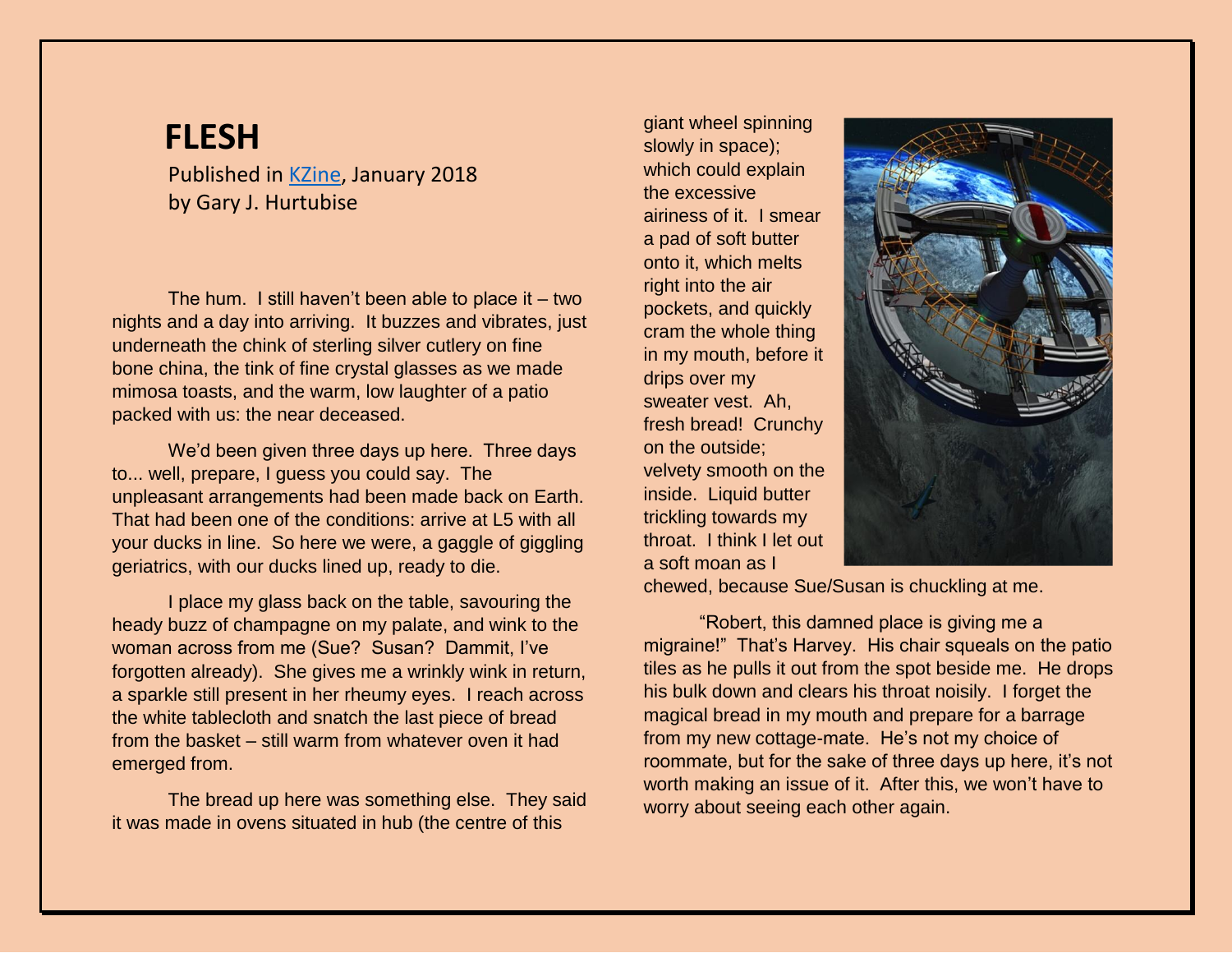"That goddamn incessant ringing is driving me bonkers, I tell ya." Harvey's wearing ill-fitting sweatpants and an overlarge t-shirt emblazoned with some running competition he may or may not have attempted decades ago. "Did you know the toilets flush backwards here? What's that about? It's distressing, is what it is."

Yep. Harvey likes to complain, alright. Sue/Susan loses her smile, avoiding any further eye contact with me, as if he's my fault.

We're not supposed to get to know our cottagemates too well – or anyone else, for that matter – but I've managed to deduce that Harvey was a New Jersey corporate lawyer, who recently lost his wife, Marilyn. Well, by 'deduced', I mean he blurted it out when we first met. It was pretty evident, too, by the way he clearly has not dressed himself in probably half a century. I hadn't reciprocated, though, telling him nothing about my reason for being here, my former career, or that I'd been unattached for more years than I care to think of.

I mechanically swallow the hunk of forgotten bread in my mouth, when I catch something out the corner of my eye. It's a pair of uniformed company employees emerging from inside (isn't everything 'inside' here, though? I still haven't decided.), each grasping their 'pads tightly. I clear my throat and toss my chin in their direction, for Harvey's sake: he's still going on about something or other.

"Ah! Well, it's about time! It's not like we have much left, as it is!" My cottage-mate attracts the attention of most everyone at adjacent tables, including one of the uniforms, who glances at Harvey, looks at her 'pad, then back over at him. Her partner raises a finger to silence us all.

"Good morning, ladies and gentlemen. I hope you slept well. It's time for the presentation. Please feel free to continue eating as the subjects circulate for your viewing. We do ask that you neither speak to them, nor feed them, though." A few people chuckle, including myself, though the uniforms don't join in. I guess they're serious about the no-feeding policy. The company guy checks his 'pad, tapping and sliding his fingers across it for a moment, before nodding. Sue/Susan gasps and points somewhere over my shoulder. Harvey and I crane our necks about to see.

There they are.

I draw in a deep, rattling breath, which nearly sets me off into a coughing fit. Harvey – refreshingly – is speechless. A ripple of silence floats across the patio until even the clink of cutlery ceases. I can hear nothing but my own ragged breathing. And the hum. But I can ignore that for the time being.

They begin to move among us, bare feet slapping lightly upon the patio stones, lithe fingers grazing white tablecloths, exposed torsos glowing with health, rippling with muscles just beneath the tight, smooth skin.

There are gods among us.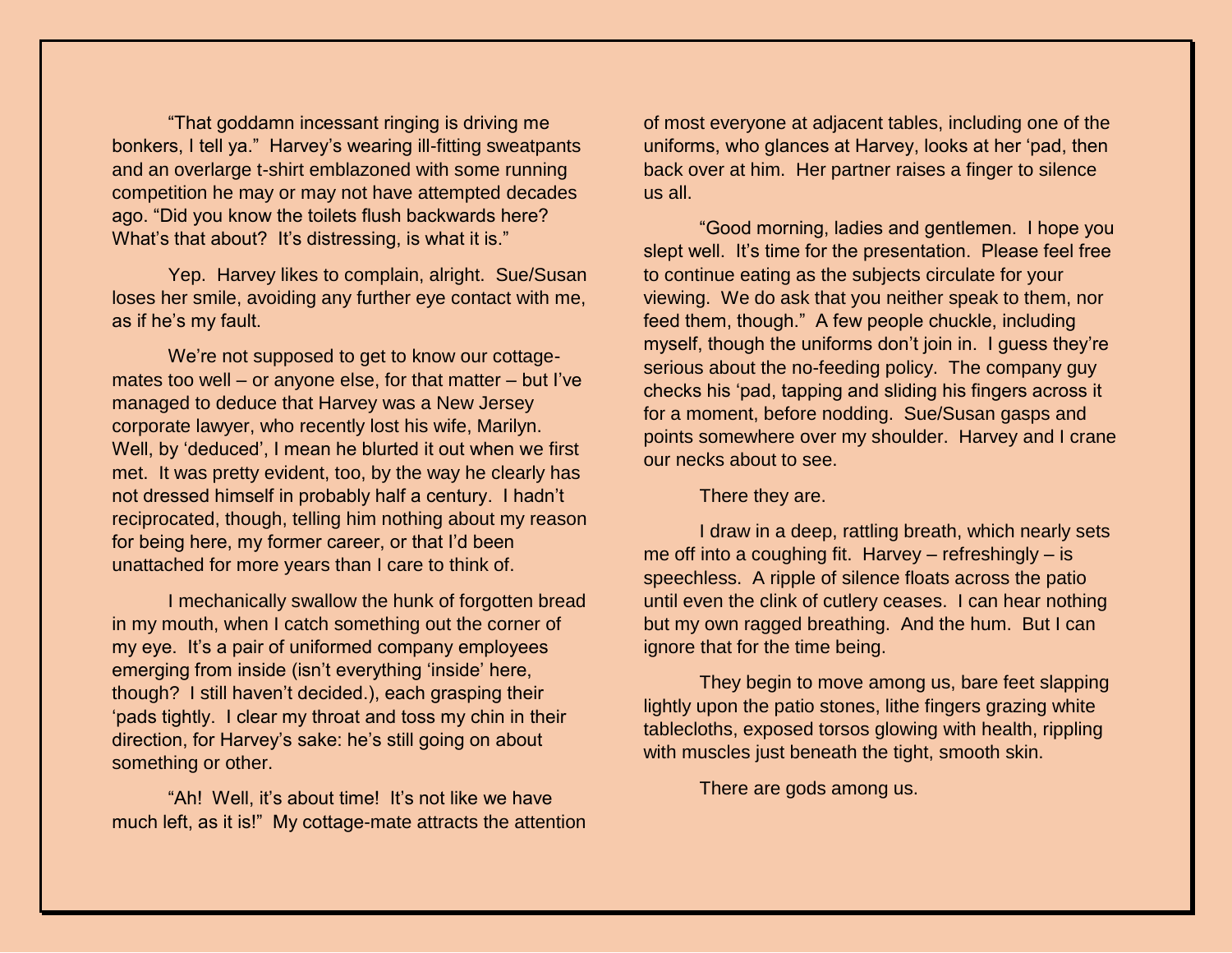My breath falters. I start to blink uncontrollably. Several sobs burst out, and Sue/Susan has tears streaming down both cheeks, unnoticed. Even Harvey is affected: the hand resting on the tablecloth is shaking.

Several of them have passed-by now, and my head swings around to track them, without conscious thought. My eyes follow the lines of their shoulders, down to their backsides, and further, all the way to ankles that take my breath away.

"Can we... can we touch them?" Someone asks. The uniforms confer for a moment, checking their 'pads.

"The subjects will begin to seek you out. When one or more of them do, you may... inspect them, within reason. Please, though – do not attempt to talk at them." It's several minutes before any of them converge on our table. Harvey is first. A subject approaches him, slowing to a halt in front of my paunchy roomie, and you can see it takes all of Harvey's control not to paw at the being in front of him.

"It's ok, you can do it," I whisper, which breaks through to him. He blinks, and ever-so-slowly raises a hand to the subject's torso. His palsied fingers come to rest on the most amazing six pack I've ever seen. The contrast of old flesh and new is heartbreaking. By the sounds I can hear from around me, I'm not the only one who feels that way. Harvey rubs his shaking hand across abs, moving to a pair of pecs so chiseled they could have been carved from marble. My cottage-mate can't take it, though. He lifts his hand away, hiding his eyes behind it.

The subject cocks his head, looking at Harvey, but somehow through him too.

I look around, watching as subjects come together with each of us nearly-dead, mostly male-male or femalefemale, but there's the odd mixed-gender joining too. Now Sue/Susan has been joined by one. She's standing in front of it, cupping a pair of breasts that are silhouetted beneath a thin white shirt. Sensing me watching, she looks over, barking out a short laugh.

"I can't remember when mine last felt like this. They're actually pointing up, look at this, Robert!" I smile and nod, not sure what I'm actually feeling, though. This is unlike any experience I've had. I find my glass back in my hand, sipping flattened champagne and bitter orange juice. Turning, I come face-to-face with mine.

"Oh," someone utters (oh, wait: that's me). There's fierce thumping from nearby (yep, that's my heart), as I stare into those eyes. I'm moaning. Uncontrollably. How pathetic this behaviour must seem to them. But, those eyes! I don't even want to look at the rest of him, so entranced I am with his dusty gaze. A tinkling crash comes from close by, and I feel a splash on my pant leg. Shit. I've dropped my drink.

The subject in front of me looks at the ground between us, at the creeping puddle of bubbly orange, and takes a small step.

"No!" I cry, as he puts his foot on some glass. I try to prevent him from standing there, but it's like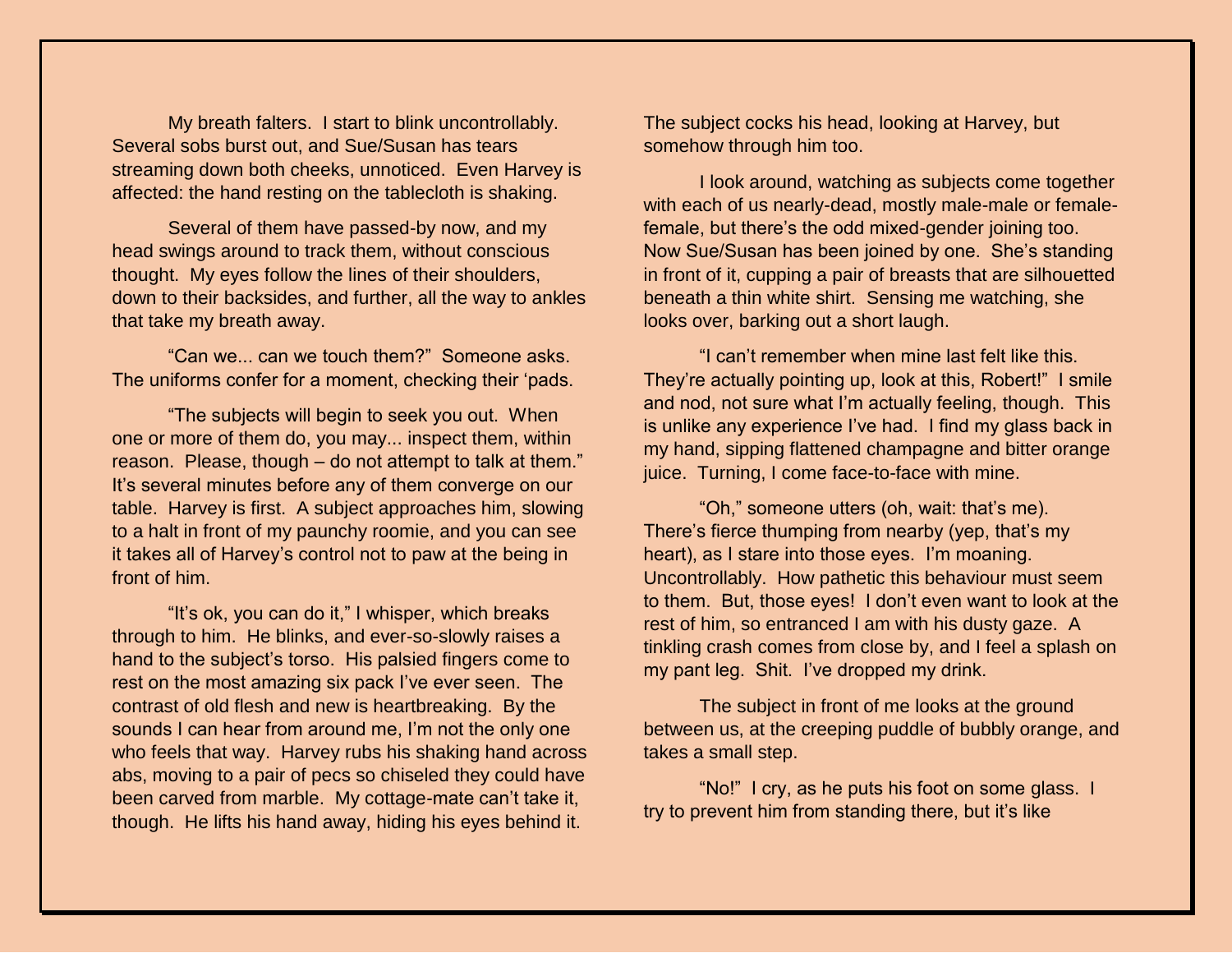pushing marble – warm marble. "No, no! Move your foot!" I'm attracting attention now, but not yet caring. I let myself down to my knees, grunting at the pain my old joints feel at so simple a motion. One of my quadriceps threatens to seize up, and I drive a fist into it to try and quell the traitorous muscle. My subject descends smoothly to the ground, sitting on his perfect posterior. One corner of his white linen shorts begins to wick up my spilled drink.

"Sir, we said no talking to the subjects." A pair of creased pants and lace-less white shoes appears next to us.

"No! It's... he stepped on some broken glass!" Corroborating my story are several drops of blood splashing into the spilled juice. My subject is inspecting the bottom of one foot, in which a small sliver of glass is clearly visible. He's doing nothing about it though. "Should I pull it out?" Without waiting, I reach out with one hand, steadying it on the sole of his foot with three fingers, while using my thumb and forefinger to pry the offending shard out. A tiny, bright stream of blood follows, running off his foot onto the sticky ground. The subject and I both stare at it for a moment, then look into each other's eyes.

#

We've taken the maglev tram back to our cottages. Enough excitement for one morning. I'm standing at the window in the common area, my eyes following the curve of the landscape as it rises up and out of view. I'm still

not sure if I find that claustrophobic or thrilling. It's only my second time on a torus station. Harvey's at the table, complaining about something, under the assumption I'm listening. Of course, part of me is, storing what I'm hearing away. That's part of what I do, who I am. Was, I correct myself. Turning from the concave landscape, I shuffle over to where I'd left my coffee, sit across from Harvey, and let him carry on for a bit before interrupting.

"Why didn't they want us to talk to them?"

"...tell you, Marilyn's coffee wasn't bitter like this stuff... what? What's that?"

"The subjects. Why are we not supposed to talk to them?" Harvey pauses, his brows meeting above his broad nose. I hate how our noses never stop growing as we get older. I used to be told my own nose was aquiline. Nobody says that anymore. From the side, I look like a sallow, sick ostrich.

"You know," Harvey starts in a voice startlingly free of criticism. "I was wondering that myself. Well, up until he found me, then..." I watch as my roomie goes away for a moment, in his mind, reliving that first touch. Finally, he blinks the memory away, blushing. I look away for a count of four breaths, before he clears his throat and continues. "I wonder if it taints them somehow. Maybe we have to keep them pure, before, well, before..." He trails off. I guess he's uncertain how to put in words what comes next for us all, once we each finalize which subject we want. "Anyways, how about those bunch of blubberers in there, Robert – weeping and sobbing all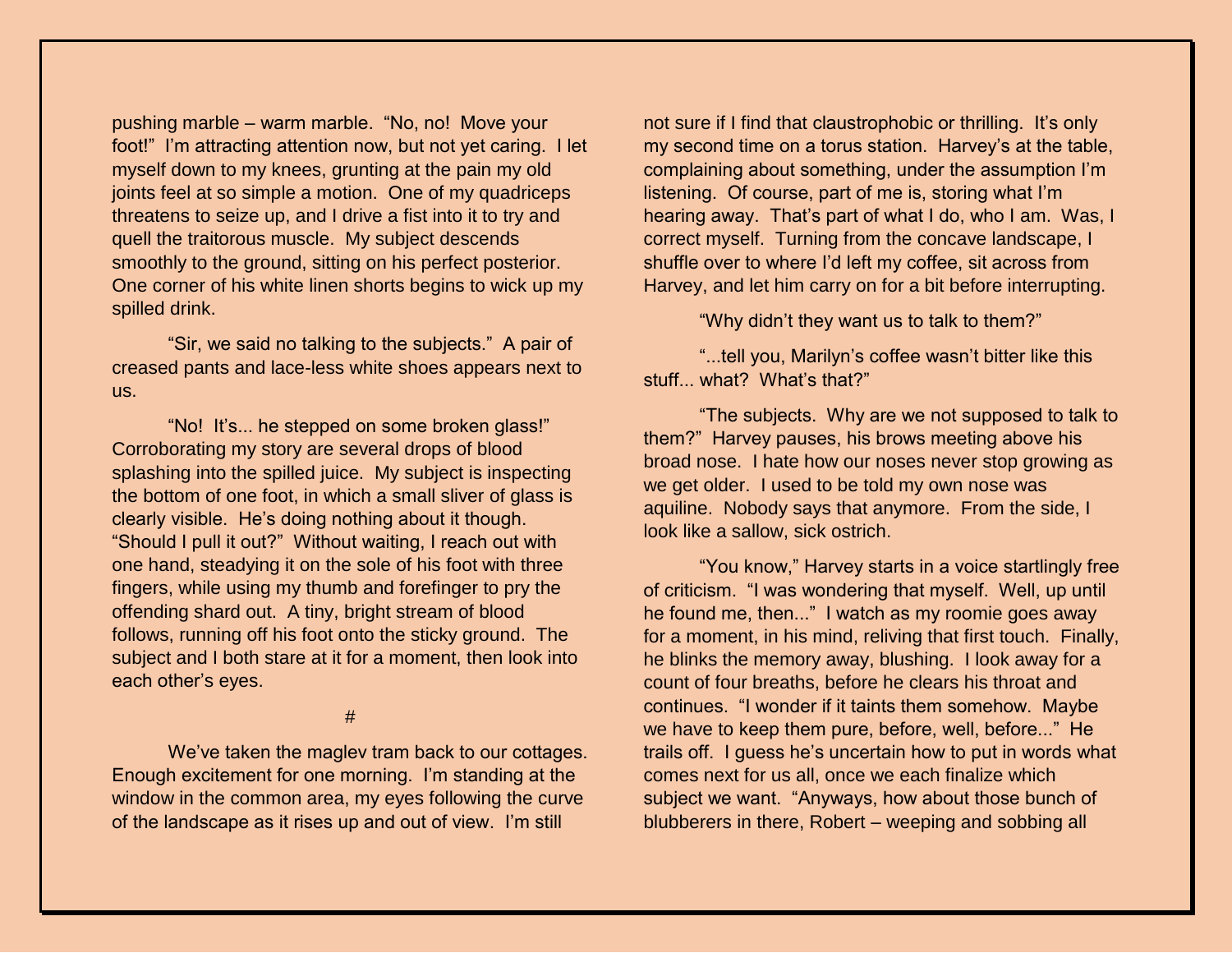over the goddamn place?! You think they'd seen a miracle!"

"We were told to expect that, with the cerebral replasticization. I guess, for some of us, the symptoms haven't gone away yet. It's not their fault."

"Ridiculous. Waste of time, too, that replasticwhatever."

"You don't feel any different from this time last year?" I ask, thinking back to that regimen of pills, and the ridiculous helmet we had to wear three times per week.

"Robert – I tell you, my mind is still as lightning quick as it was out of college. Why do you think I was the top rated attorney for five decades in a row? Those... 'active scans' were a complete waste of time. Should have asked for a discount and skipped'em." He nods to emphasize his point, and I give the requisite dry chuckle.

Something catches my eye outside the window – a tram has slowed to a stop in front of our cottage. Half a minute later, a polite tap comes from the door. Harvey glares at it accusingly, not shifting his bulk. Apparently, Marilyn used to answer doors for him. I use the table's edge to take some of the weight off my knees as I push myself up, hobble over, and activate the door control. It slides open to reveal a well-groomed woman in the same company uniform I've come to recognize. I recognize her too. Denise is her name. She's the Chief Director of the program.

"Director. This is a surprise. To what do we owe the honour?"

"Mr. McCaul. The honour is mine, to have someone of your achievements, as part of our inaugural group of clients. May I enter?"

"Of course." I make room for her to pass by me, then follow her into the common area. I offer her my chair, but she refuses, indicating I should take my seat again.

"I understand there was an incident during the reception earlier today. You spoke to one of the candidates. And he was injured." I begin to stand again, but she waves me down. "I'm not assigning blame, Mr. McCaul. I'm simply stating what was reported to me. I want your rendition of the events."

"Surely you've seen what happened?" I say, too late to bite my tongue. I have no doubt that each and every angle on that patio is closely, perpetually monitored. The Director arches an eyebrow but stays mum. I need to remember she knows everything about us – present and past. But still she asks. So, I play her game. "Dropped my drink – couldn't help myself when it... he walked over to me. I tried to stop him from stepping on the glass, but..."

"Is he the one?"

"Beg your pardon?"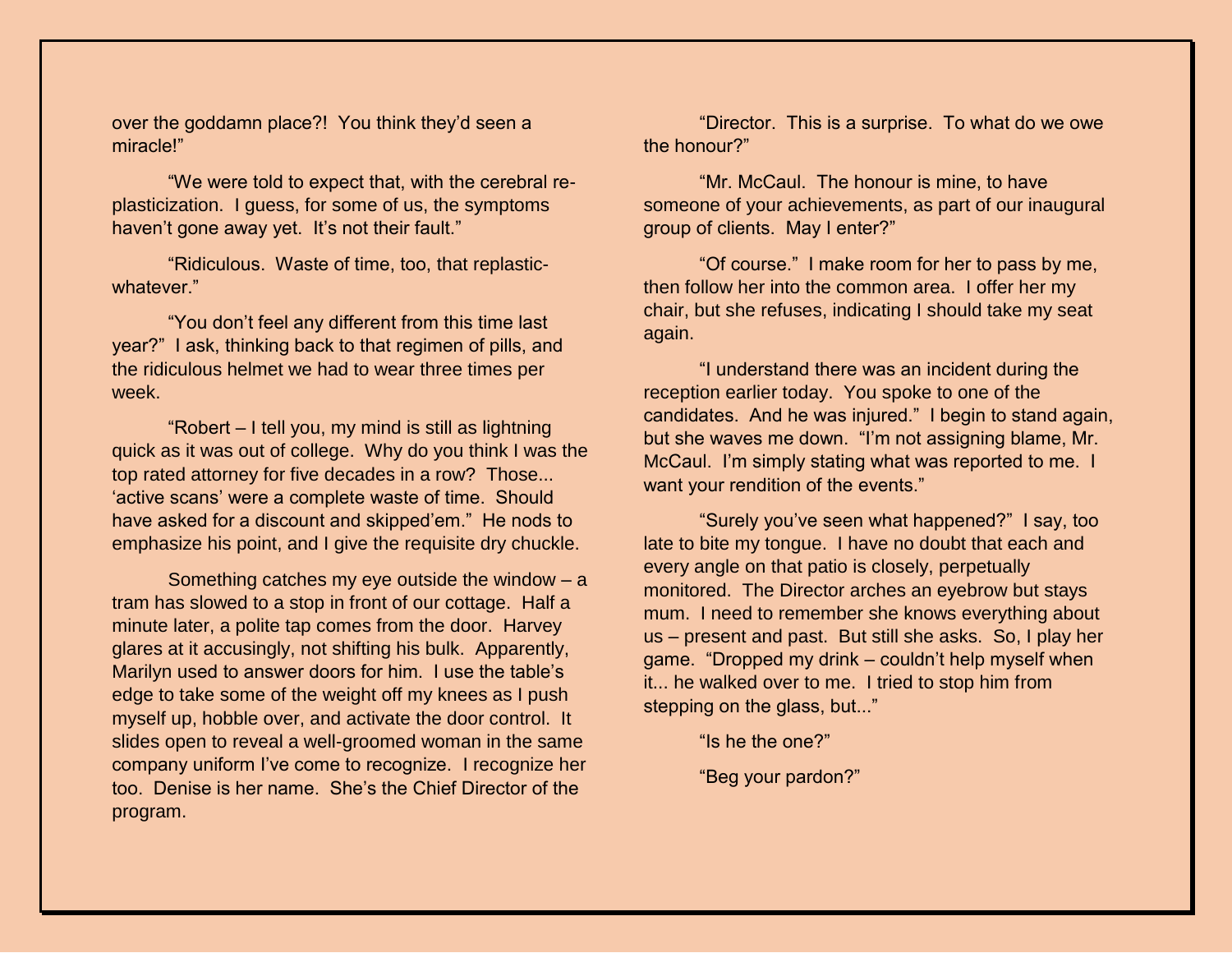"Have you decided if he is your choice? Video from this morning indicates you've bonded already."

"I see. Then, do I have much choice?"

"Of course you do, but if you choose another, we need to arrest any further bonding on this candidate's part, to facilitate another client taking him on." Next to us, Harvey clears his throat.

"I'm glad you stopped by, Miss...?" He trails off, and the Director glances at him without turning her head. "Now, I'd like to discuss my candidate. I want one with a bit more upper body musculature, you know? Mine looks a bit... well, feminine, I guess. And the eyes. They're blue. Now, I know I mentioned I wanted hazel. My Marilyn had hazel eyes, you see. In case you weren't aware, I've paid in full, and I expect..." Something has caught his eye over by the door. I peek around the director, who still hasn't moved a centimeter, other than aiming those piercing irises of hers over at my roomie. Two company lab-types have slipped into our cottage, carrying cases. I'm piecing together why, when Denise saves me the trouble.

"Mr. McCaul. I must ask you. Did you wash your hands at the patio, or once you returned here, afterwards?" Her face remains expressionless, but I've worked with her type before. She's not to be toyed with.

"Wiped them off on a cloth napkin at the table, but gave them a good wash when we got back. You're welcome to have your guys check out the bathroom. I

suppose they'll want to check my bags too, eh?" I point to where my bedroom is, and Denise nods to her labweenies.

"Hey, wait a minute! You think Robert's stealing that thing's blood? You can't be serious! And you can't just barge in here and rifle through Robert's stuff. That's a fourth amendment violation. Robert – don't consent to anything, man!" Harvey's up from his chair now, chest puffed out beneath his hideous t-shirt. I start to shake my head, but the Director gives me no time to reply.

"Mr. Trenton, please relax. We wouldn't want you stressing yourself unnecessarily before the end."

"Don't you patronize me, Missy! I'll have you before a review board so quick-"

"Mr. Trenton. I should remind you: we are not in the United States, nor are we on Earth. This station is the sole property of the Company, and subject to the rules laid out by the Board of Directors."

"But international law..."

"We are extra-national."

"The law of the sea?" Harvey was grasping now, and sputtering to boot.

"We're in space, Mr. Trenton," Denise says this deliberately, as if to a child. Turning to me, she added: "This shouldn't take long. I thank you for your cooperation, Mr. McCaul." I nod, but she's already turned about and walking through the door.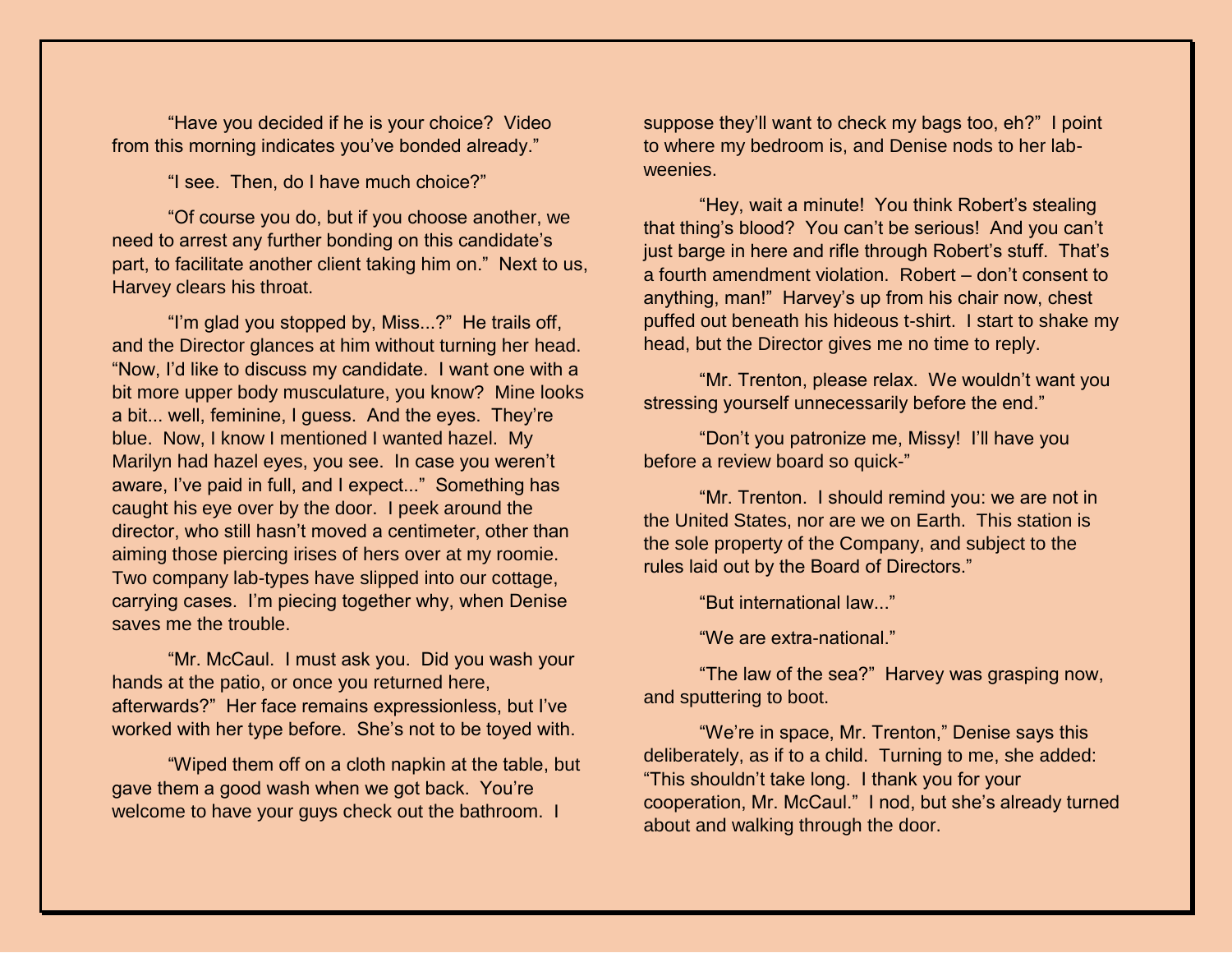"Preposterous! Does that woman have any idea how much money I've spent on this trip?"

"She knows," I reply, watching the Director pass out of view along the narrow path. The lab techs finish their search several minutes later, turning up nothing. As I knew they would. If there is a spy on this station, intent on stealing the Company's secrets, it's not me.

#

We're back on the patio, waiting to be called forth. We get to spend some more 'bonding' time with our subjects before... well, before the end. I'm next to a woman who is talking incessantly about the three females she's narrowed her choice to. Luckily, there's a dupe on her other side who made eye contact with her a couple minutes ago, and is now the primary audience of her monologue. I'm sipping on some tart, luke-warm lemonade, watching an old man at the next table over suffer through a spat of hallucinations. No doubt a side effect of re-plasticity, since most everyone else is politely ignoring him. He keeps muttering, "I've seen that before, I've seen that before," under his breath.

My turn comes, and I'm led to a corridor off the patio, and halted before a closed door. Ridiculously, my heart is fluttering. I'm not entirely sure if it's from nervousness, or simple cardiac failure.

"Mr. McCaul, are you well?" Asks one of the young lab types who's accompanied me.

"No, my dear; I'm dying. That's why I'm here," I joke, though I don't have the breath to pull off the proper tone. She stands there blinking, until her partner clears his throat and throws me an unimpressed look.

"Oh. I see," she says, finally. "Alright. Now, we need to confirm, Sir, that you're only interested in viewing the one potential subject?"

"Yes, yes," I reply, impatient, now, to be away from these two. He's waiting on the other side of the door.

"Ok. Remember, please: no talking, and no excessive touching at this time."

"Right. That comes later, I guess," I mutter, facing the door. It slides open, finally, to reveal a simple white room, with one chair, one naked subject, and a viewing port in one corner, no doubt for the ubiquitous observers who fill every nook of this station.

The chair and the viewport, I ignore. I have eyes only for the specimen standing before me. Without clothes on, I get the full impact of just how perfect he is. There's no need to mention the obvious – he is endowed in ways I never was, even at my peak, many decades past. He faces me as I approach, meeting my eyes, while not quite seeing me. I'm close enough now, to smell his natural musk, to feel the heat emanating off of him. My hand raises of its own accord, and I'm about to touch him again, when spots begin to dance across my vision.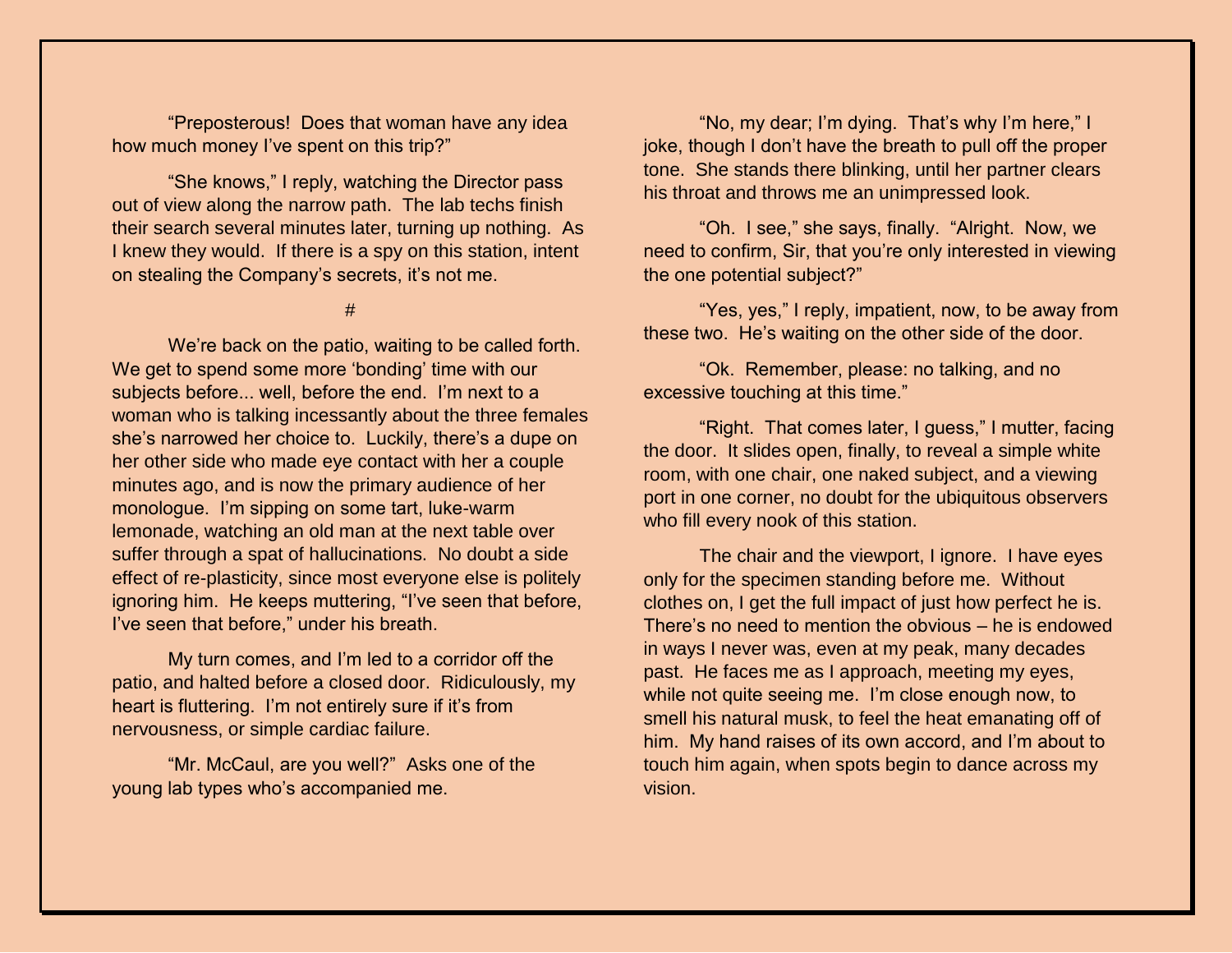"Shit," I say, under my breath. Apparently not far enough under, because an androgynous voice from above breaks through the spell I'm still under.

"Mr. McCaul? Is there a problem?"

"No! No problem!" I say through gritted teeth. I take two deep breaths, willing the spots away. When they finally do, he's looking right at me – really seeing me now, or so it seems. "What are you wondering, behind those beautiful eyes?" The muscles around his eyes tighten, and he cocks his head slightly. A thought occurs to me. I move my face even closer to his and begin to whisper. "Can you understand me? Do you know what I'm saying?" He blinks at me. "Blink again. Go on – close your eyes, then open them." He stares at me. Stares and stares. Until finally, he closes his eyes, pauses, then opens them. My heart starts to thump against my ribs. It could be a fluke. Coincidence.

"Mr. McCaul, remember: please do not address the subject."

"Sorry! Sorry! Just muttering to myself! I'll try to do it less!" But this is too thrilling to abandon. This contravenes everything I've been told about my naked friend here. "Can you... can you open your mouth for me?" He blinks. Does nothing for about five seconds. Then he opens it. Nice and wide. Glistening pearly whites inside. Not a cavity or stain to be seen. And the tongue ... well, the mere sight of that organ makes me dizzy for some reason. Sets the blood pounding against my veins.

"Mr. McCaul!" Comes the voice from above. Dammit, they're onto me. Not much time left now.

"What's your name?" I hiss quietly.

"Mr. McCaul, we're going to have to ask you to move towards the door, please."

"Come on, don't freeze up on me now! What is your name?!"

"Mr. McCaul. Move away from the subject and leave the room. An official will be waiting for you in the corridor." I'm growing impatient, and the spots in my vision have begun to blossom again

"What. Is. Your. Name?" And finally, he opens his mouth, even as the door behind me opens.

"Mr. McCaul. Your time is up." It's getting hard to hear now – the rushing sound of blood fills my ears, and the thumping in my chest reverberates throughout my head. But just as a hand closes on my shoulder, my subject – my naked Adonis – utters a single word.

"Flesh."

#

I come-to in an unfamiliar bed. A uniformed attendant is doing... stuff. You know – the stuff they do to look busy when you're in a hospital bed. When he sees I've awoken, he's right there, talking softly, asking this and that.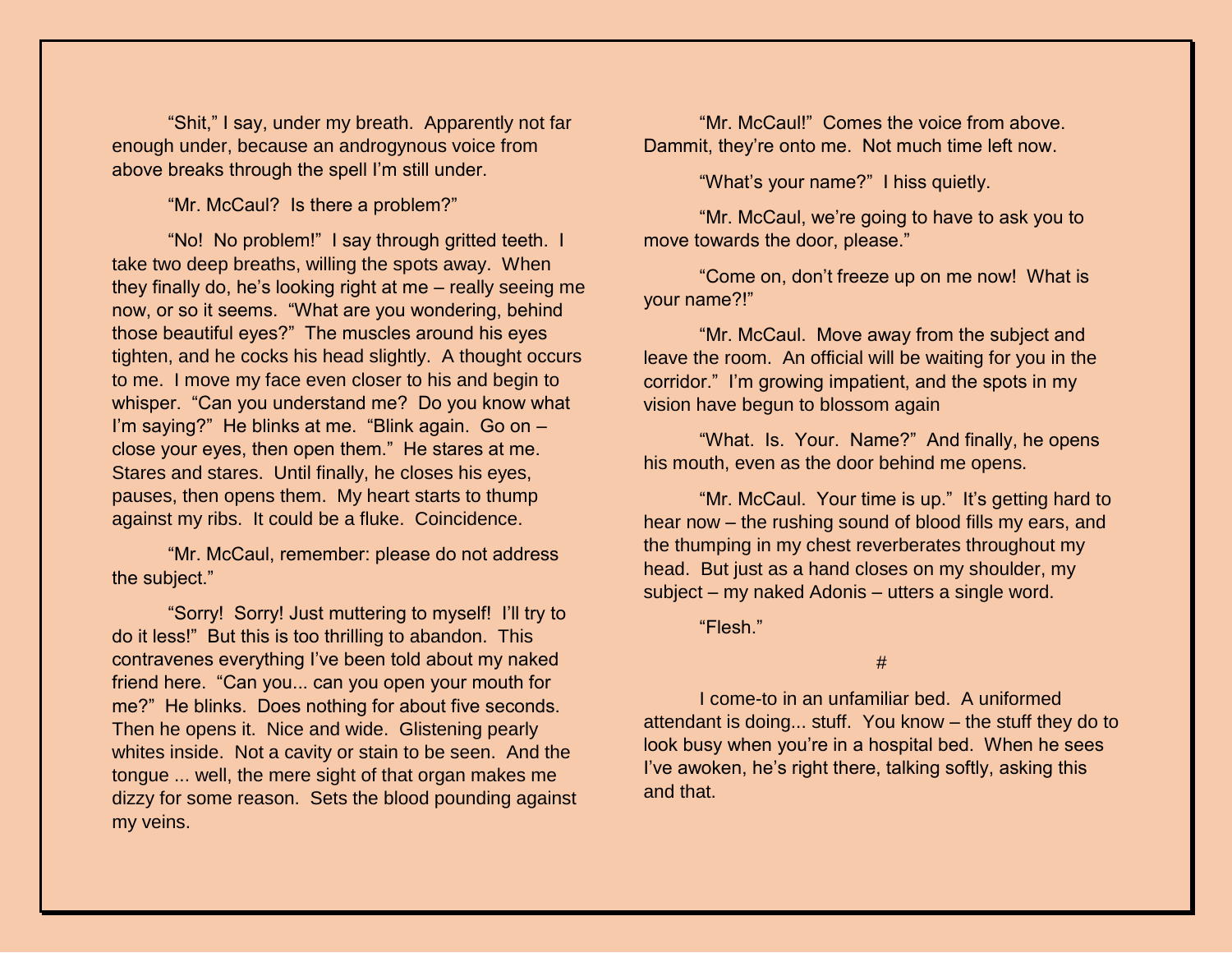"What happened?" My eyes trace an IV line from my arm to a suspended saline bag.

"You suffered a mild myocardial infarction, and lost consciousness. You're stabilized now, nothing to worry about." No, nothing at all, except I don't recall any actual chest pain, or passing out, for that matter. Best not to mention that, though. No doubt they're listening, even now. "When you are ready, Director Sorbonne wants to see you."

"The director? Me?" Again? "When will she be here?"

"Oh, she won't be here in person." He points up to the monitor on the wall opposite my bed, currently showing scenes from within the torus. "She'll contact you in a few minutes." He leaves, and I lay waiting, feeling less like a privileged octogenarian client of an exclusive off-world organization, and more like an errant child outside the principal's office.

Denise Sorbonne flickers into existence on the screen, looking down at me from what appears to be a well-appointed office overlooking a waterfall. Swanky. I clear my throat and try to look dignified as I lay propped on a pillow, wearing nothing but a hospital robe.

"Mr. McCaul. You are feeling better, I hope?"

"Yes, thank you. You didn't need to check on me personally..."

"There's something we need to discuss. A matter of some delicacy."

"Look – I didn't mean any harm by talking to him, I just..." I trail off, because the look she's giving me is almost... amused.

"Every client talks to the subjects. We expect and understand that."

"Then why..."

"We warn you not to, for imprinting reasons. Until you've chosen your candidate, each and every one of them needs to be... unadulterated. And even should that occur, well, they only have a limited brain, as you know. You cannot permanently harm them simply by talking."

"Ah." Yes, they'd told us about that. Each candidate possesses only the most rudimentary of brains – no more than brain stems, really; just enough to allow for proper accelerated development. No higher reasoning. No capacity to think, to feel, to understand, or... talk.

Flesh.

I blink the memory away.

"As it is, you only had contact with one subject, and I get the feeling you are... taken by him?"

"Oh, yes. Most definitely."

"He is your choice, then?"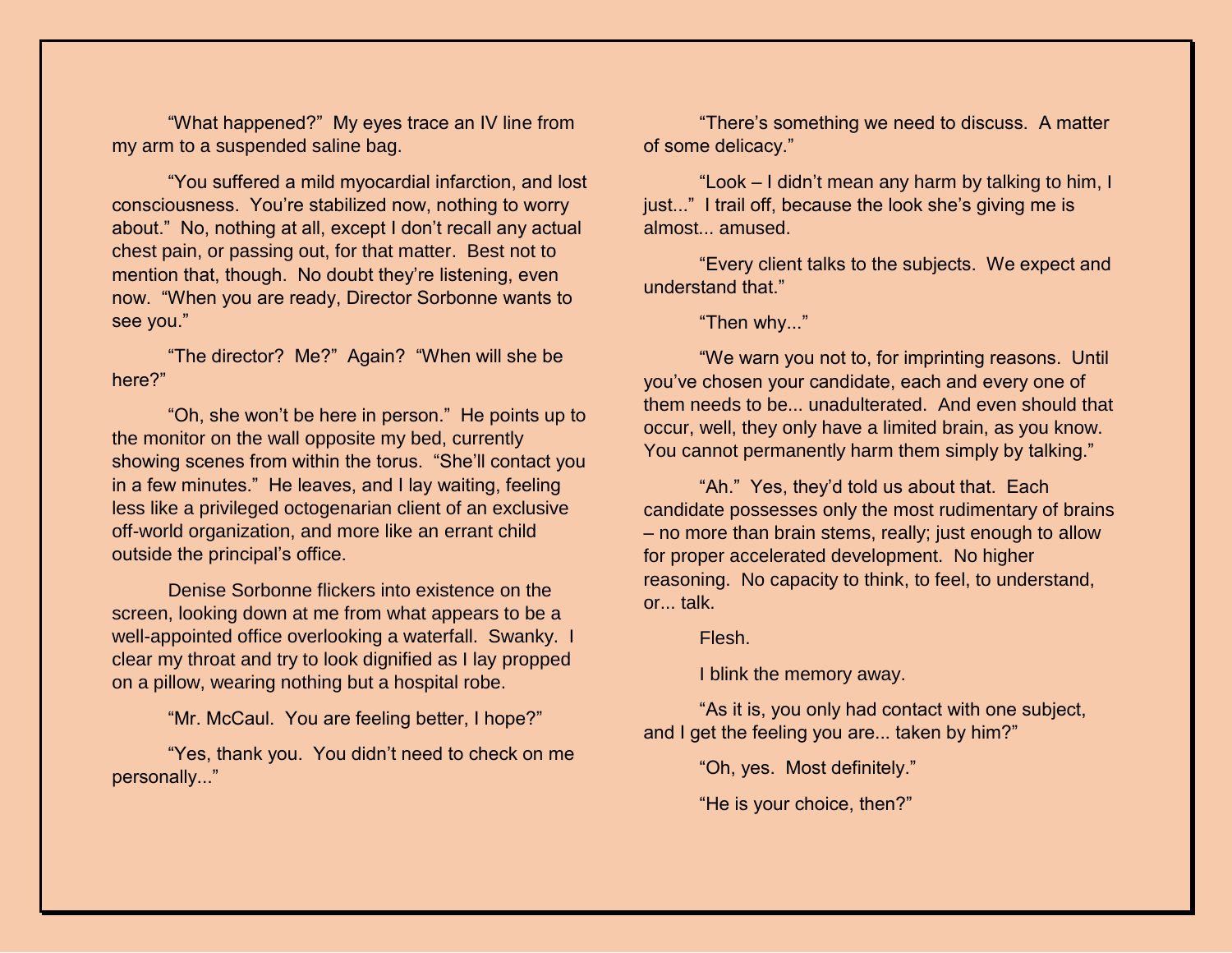"My..." My choice. My subject. My candidate... my new body. That's why we're here, of course. Out of the old, into the new... An empty vessel in which to install our recently rejuvenated brains and carry on... an empty vessel who apparently knows his own name. I swallow. The Director is arching a painted eyebrow. "Y-yes. Yes, he's my choice. Of course."

"Excellent. Now, onto the other matter. Tell me all you know about Harvey Trenton."

"Harvey?" This discussion is moving too quickly for my drugged, fuddled head. "He's retired, like me. He's cashed-in most of his retirement funds to get up here, like me. He's about to die. Like me. What else is there to know?"

"Has he told you where he's from?"

"Why is that important? You told us not to get to know our cottage-mates. But obviously, you expected us to, just as you expected us to talk to the... subjects. So, if I know where Harvey is from: so what?" I bristle, but the effect is no doubt dampened by the image of me, reclined, in ill-fitting starched pyjamas. I expect Denise to argue the point, but she surprises me by moving on to a different tack.

"Other than the scheduled events, has Mr. Trenton been gone from your cottage for any period of time?" We've been here a day and a night now, yet I have to rake my memory for the details. I wonder sometimes if

the re-plasticity hasn't worked on me quite as it should. Which makes me wonder if I should mention it...

"Yes. Yesterday after supper. He asked me if I wanted to go for a walk, but I'm not as mobile as I used to be, and... Is Harvey ok? Where is he?"

"Did he say where he was walking to, last night?"

"No, I..."

"Did you happen to watch which direction he headed?"

"No, I... I'm not sure I'm going to say anymore, until you let me know what this is about." We share a digitized stare – I'm better at it than Denise is; decades of practice are on my side. Finally, she blinks, and gives in.

"In the excitement of having the ambulatory staff come to take you to the clinic, Mr. Trenton has gone missing. We are becoming a bit concerned for his wellbeing." Statements like this come across better if you show some emotion; Denise hasn't quite mastered this yet, it appears. But it's not for me to comment. I'm more intrigued by the possibility that she's lying. Probability, actually; I'd stake the final day-and-a-half of my life on it.

"Well, I don't know what to say, Director. I want to help any way I can, but I'm afraid I don't have much to offer. Surely, you have this whole station monitored. Harvey's in good shape; sound mind, too. He'll turn up."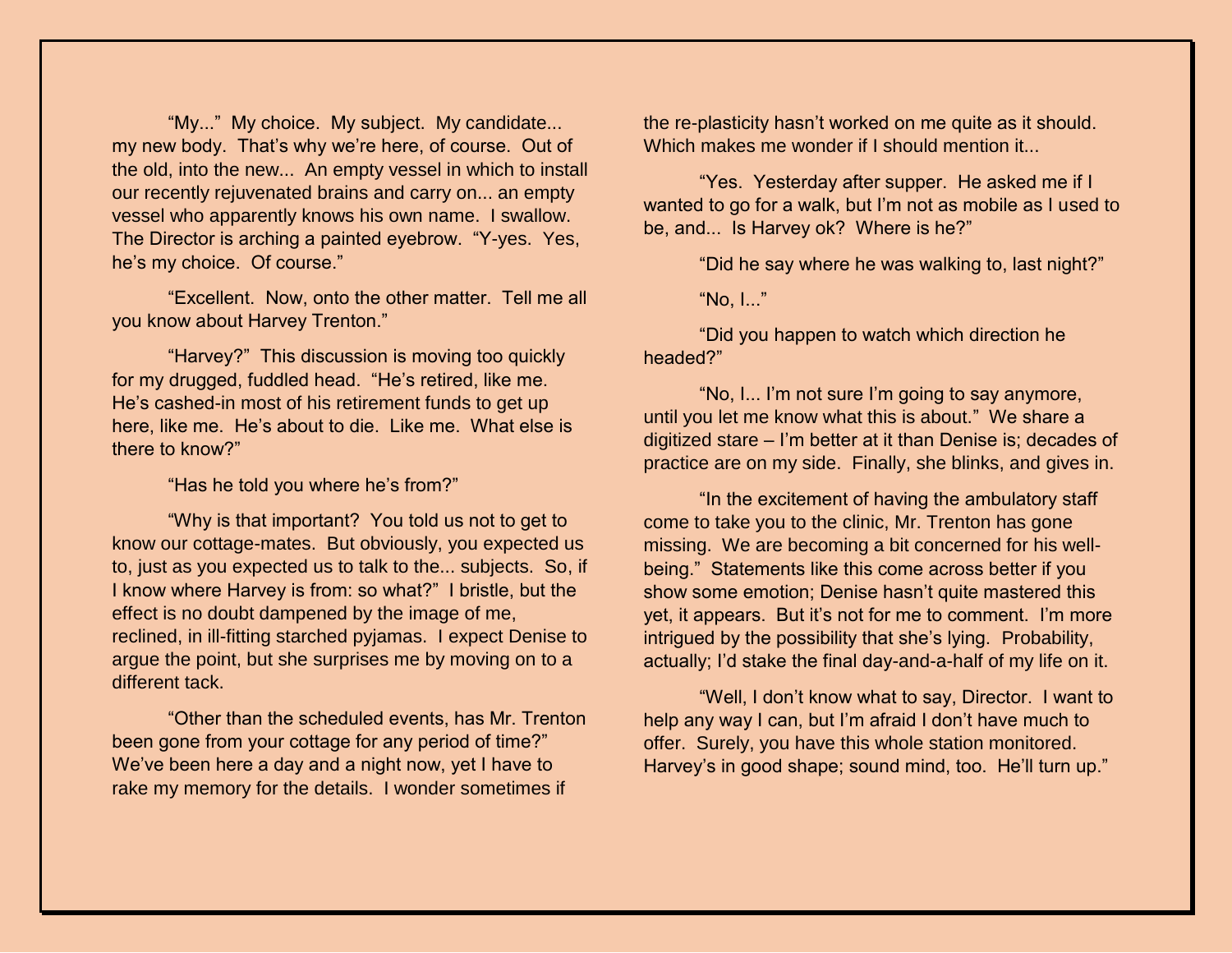"I sincerely hope so. Thank you for your time, Mr. McCaul." Her image blinks off, replaced by more lovely scenery.

I lay back and close my eyes, savouring a few shallow, painless breaths. The analgesics they must be dripping into me were top-rate, clearly. My serenity lasts only a moment, though. I realize I'm hearing that damn hum again, and then I'm annoyed. I came here to die and be reborn, not to get involved in some human drama or Company conspiracy. That type of business was best left to a Robert from thirty years ago. "Just one more day," I mutter, "then I can get back to living again." I look around for a button or switch to call the attendant, and press it repeatedly and mercilessly until three of them come rushing in.

"Ah. Hello there. I'll be leaving now. I wonder if you could help me with my things?"

#

Back on the patio. Simulated evening on the station. Nice little breeze. Lights twinkle against the dark backdrop of the curved 'ground' up to either side of where we sit. I'm at a table with Sue/Susan again. There's an empty seat beside me. I suffer a couple minutes of being fawned over, until my sour mood drives off even the most sympathetic of old dears. Now, we're listening to a young woman summarize the procedure that's about to take place for us in a little under twenty-four hours. It's hard to stay grumpy while she talks about it. To be honest, I'm a

giddy school girl inside. I even forget about... oops. Spoke too soon.

"I'm very sorry to interrupt, ladies and gentlemen," says Denise, striding to where our presenter stands, caught half-way through a phrase. "I'm afraid we have some sad news to report. As some of you already know, one of your fellow clients – a Mr. Trenton – went missing earlier. One of our staff has found him. It appears Mr. Trenton wandered off the designated trails and had a fall. He suffered serious injuries to his head and back. We were not able to save him." Gasps and sobs rose about me as people looked to one another in shock. I have eyes only for the Director, however. She gazes back at me, face relaxed, fingers intertwined loosely in front of her. It's my turn to give in, and look away. It wasn't just one woman I was staring down, I realize, belatedly. It's the whole bloody Company. There's a twisting in my belly, and my sweater-vest isn't keeping me warm any longer. Denise allows the lot of us another moment before continuing.

"I know this will be hard to accept for some of you. Mr. Trenton sacrificed as much as each of you in coming here, and was equally aware of the risk – of the consequence in following the re-plasticity treatments." Yep: it rejuvenates our minds at the cost of our alreadydepleted, decaying bodies. Of course, she's blaming Harvey's death on a side effect of the treatment. Smooth move, Denise. "The timelines are tight, by necessity. Too tight for Mr. Trenton, I'm afraid." The murmur builds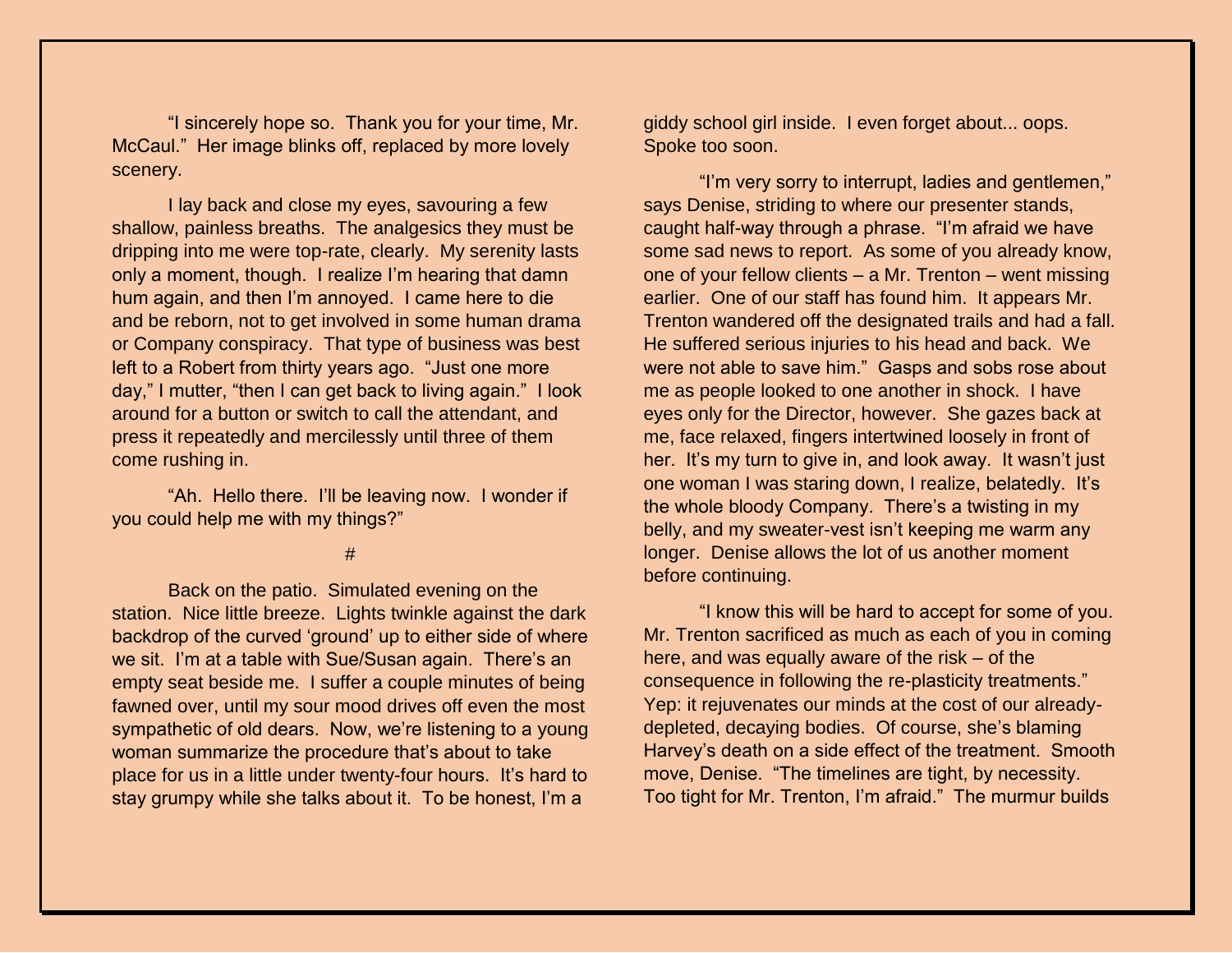again for about twenty seconds. As it dies down, Director Sorbonne looks ready to deliver her coup de grace.

"I understand some of you have not yet made a final decision on your candidates. In light of this unfortunate event, I can't stress enough the importance of doing so now. The sooner we can get each of you through the procedure, the less chance there is of another... accident." It's loud now  $-$  a patio full of sheep bleating in fear. Her job done, Denise pivots and marches off, to be replaced by a small army of staff, who descend upon us, to confirm final arrangements. One young man approaches me, and I wave him off.

"Already made my pick, son." He approaches nonetheless and places a data pad on the table in front of me.

"Mr. McCaul. These are your final instructions. You'll sleep for the rest of the night, then a team will be by in the morning to pick you up. Do you have any questions?" I glance around me and squint. Something's off. Can't put my finger on it though. Painkillers must still have my senses dulled. Or maybe it's the damn replasticity.

"Ah, no. No. I don't think so."

"Take these instructions back to your cottage and read them carefully." He's leaning in close to me. Closer than a detached clinician should. He slides the 'pad towards me with two fingers. And then I see it. Old folk are rising out of their chairs and being led away. But not

one of them are carrying a 'pad. I shoot a glance at my tender, and we both drop our eyes to the thin device before me. I grab it and shove it into my sweater pocket.

"Help me up, young man. These knees are all but useless." He guides me to the tram that's waiting to take us back to the cottages, not saying another word. I hobble to a free seat and turn to watch him as the train glides away with a whoosh.

"Isn't this so exciting?!" Says a tiny dried-up fruit of a woman sitting next to me. I grunt and feel for the thin rectangular 'pad under the wool.

#### #

I'm not in my cottage. I'm in the last place I thought I'd be tonight: the hub. Gravity is almost nil here, and boy – does it feel good on my joints. Can't say the same for my head, though. The hum here is amplified and sounds more metallic. Near impossible to tune out. Plus my face feels puffy and hot. The young man hovering across from me looks about how I feel, plus a great deal more impatient, too. Yep – it's the same guy who handed me the 'pad on the patio, now gently bobbing across from me in some dark maintenance corridor. See, I was at my cottage, but another tram arrived for me shortly thereafter, as the instructions on the 'pad said it would. Instructions that lured me here, to the centre of this giant wheel in space. Lured me with the only bait that could have worked: four little words. <I know about Flesh...>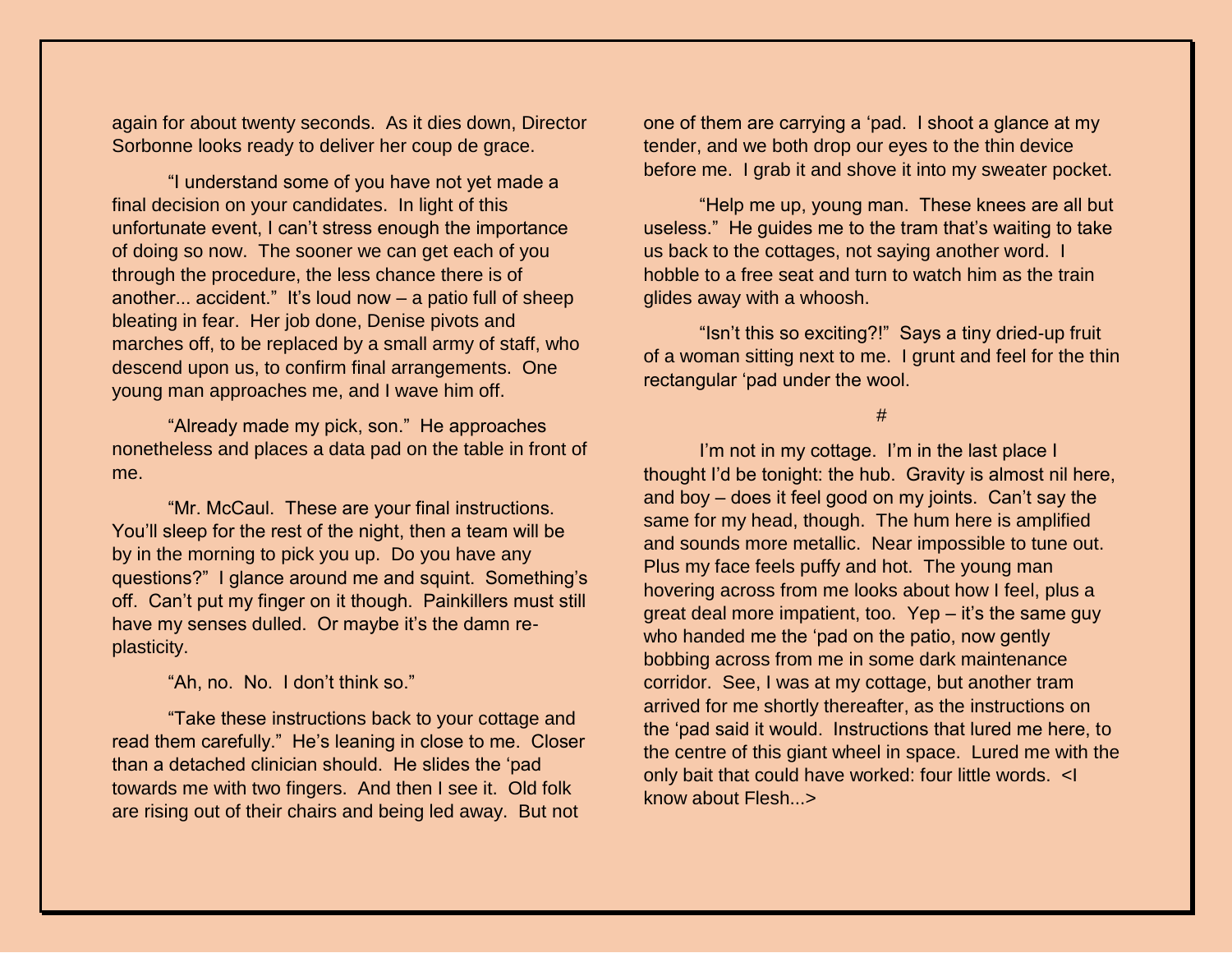"Harvey didn't have an accident," I open with, not wanting to go through some tedious cloak-and-dagger repartee.

"No," my nameless tender replies. He's playing his cards pretty close, I see. I wonder if I should be as well. It's not as if I've done anything wrong. Ah... but, the Company may interpret things differently, mightn't they? I'm pretty sure midnight meetings in the hub were not mentioned on our tour package.

"Why did you get me involved? I want nothing to do with this. Not even sure why I came..."

"I know who you are, Robert. I know who you used to work for. I need your help."

"I'm retired. This is the beginning of my new life! Why would I want to jeopardize it?"

"Because you heard him speak. Didn't you?"

"How..." Argh. Never mind. Of course he knows. Everybody knows everything here. Except for me. How ironic that knowing everything used to be my in jobdescription. "What connection do you have to Harvey?" He hesitates, and I wobble towards him aggressively. Well, I try to make it look aggressive.

"He and I were... associates."

"You're lawyers?"

"No, of course not."

"Ah. You're spies then. The Director was right to be a bit paranoid. You're looking to steal their code."

"No!" He splutters for a moment, shaking his head. "I'm not a spy, working for some rival company. I'm with Interpol, Robert."

"Oh." That's unexpected. "Why... oh. You know how they can talk." It's coming together now – old habits kicking in, making connections, seeing patterns. "The subjects have full-sized brains, don't they? They're just like you and me."

"Yes," Interpol replies with a bit too much fervour.

"They undergo accelerated growth, without any type of education or language training, but are otherwise 'normal' human beings?" I'm on a roll now.

"Yes," he confirms again, quivering.

"You're a mole. And you're here to build a case against them? Human trafficking, or crimes-againsthumanity, or something of the sort? Am I right?"

"Yeah. You got a real knack for this." He shakes his head, which is enough to gently twist his feet about, so low is the 'gravity' up here (or down here? How the hell do they decide what's up and down on a torus station anyway?). "My superiors should have contracted you instead of that loudmouth Peters."

"Peters? You mean Harvey."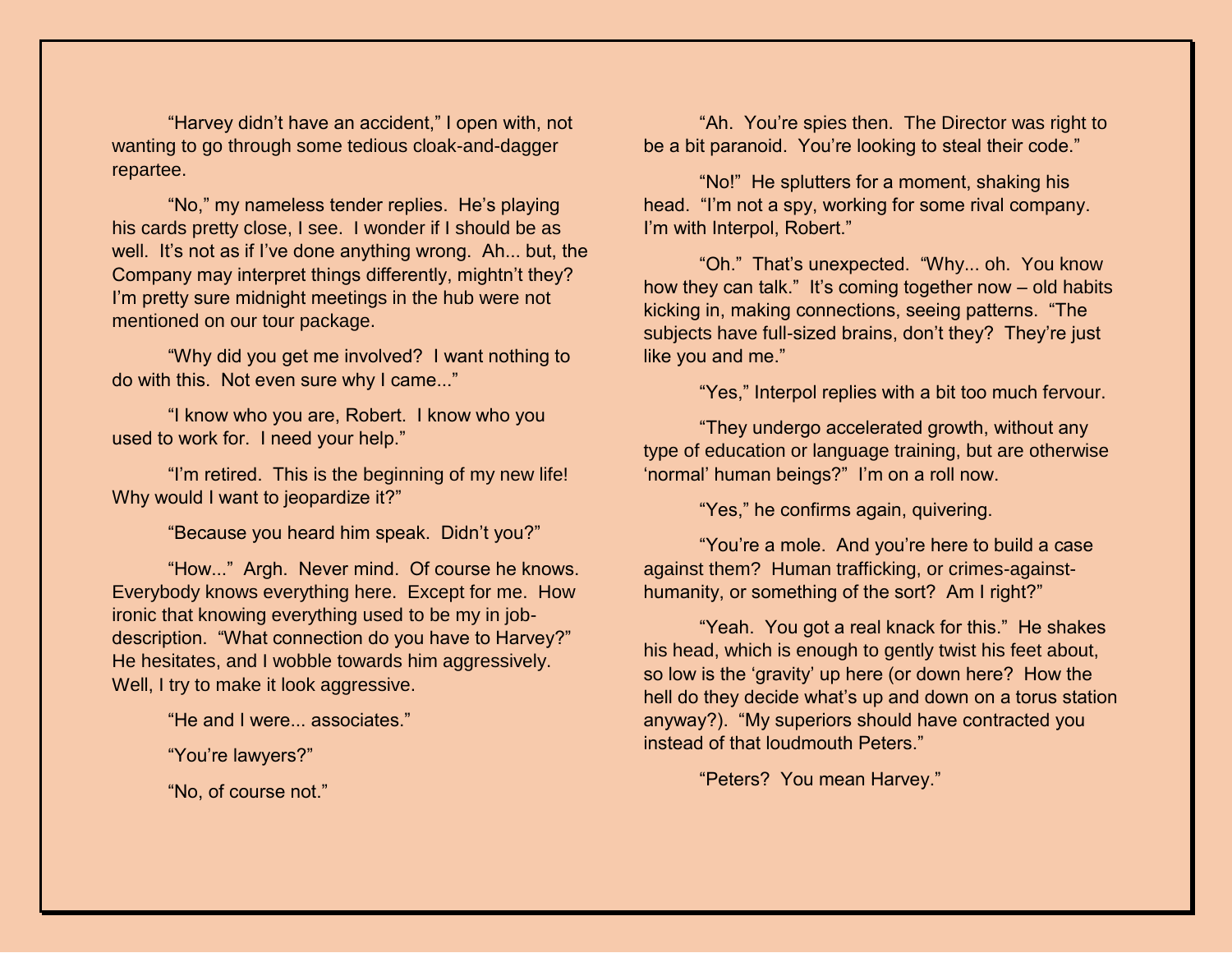"Yeah, yeah. Whatever. Look - they got to him, obviously. I don't know if he told them anything before he died, but if he did, my cover could be compromised. I need to act quickly: I need your help."

## "With what?"

"You need to go through with the procedure, then report back to my supervisors on Earth. I'll be leaving in a day or so; I'll meet you there, in our offices in Lyon."

"But..." And here is the clincher. "How can I go through with it, now I know what they are?"

"You have to. We need proof. Real, physical proof. You'll be it."

"I don't know..."

"If you do this, we won't prosecute you for your crime; otherwise..."

"Crime?! What crime? I haven't so much as jaywalked in fifteen years!"

"You're about to. You're about to kill a human being so you can inhabit his body."

"But they're not...!" I'm buzzing. Buzzing in sync with that damn station hum. My Interpol friend is smirking. But only for an instant. There's a popping sound from down the corridor, and suddenly, he's wrapped in a net. That wipes his smirk away. An instant later, each thread of the netting erupts into expanding foam.

Interpol cries out, twisting this way and that in midair swatting at the bubbly mix that is slowly enveloping him. I try to back away hastily, but I'm unaccustomed to moving in low-g, and my netted friend bumps into me. I push at him with one hand, which gets coated in the guck. The two of us separate in slow-motion. The foam is starting to sting, and I unconsciously wipe it on my sweater. Instead of removing it, however, my hand is now stuck to my clothing. The foam is already curing. I'm guessing that, when it cures, it won't be too good for my undercover friend. The stinging increases, even as the foam constricts about my hand. It's tighter than the tightest handshake I've ever had, when two largish fellows reach us.

"Mr. McCaul, the less you struggle, the less it will hurt," the smaller of the pair says as he coasts over to us. They're wearing the same company shirt and pants as Interpol (who's floating just above the floor), but are each sporting a utility belt as well. The larger of the two is gripping the barrel of a type of firearm I've not seen before – likely the foam net launcher – while guiding himself with his other hand.

"It's really starting to hurt!" I say through gritted teeth. The constrictive pain is becoming so severe that I'm worried about my poor old..." There's a crack and a yell. Both emanating from me. A bone inside my hand has snapped. And the constriction continues to get worse. "When does it stop?!"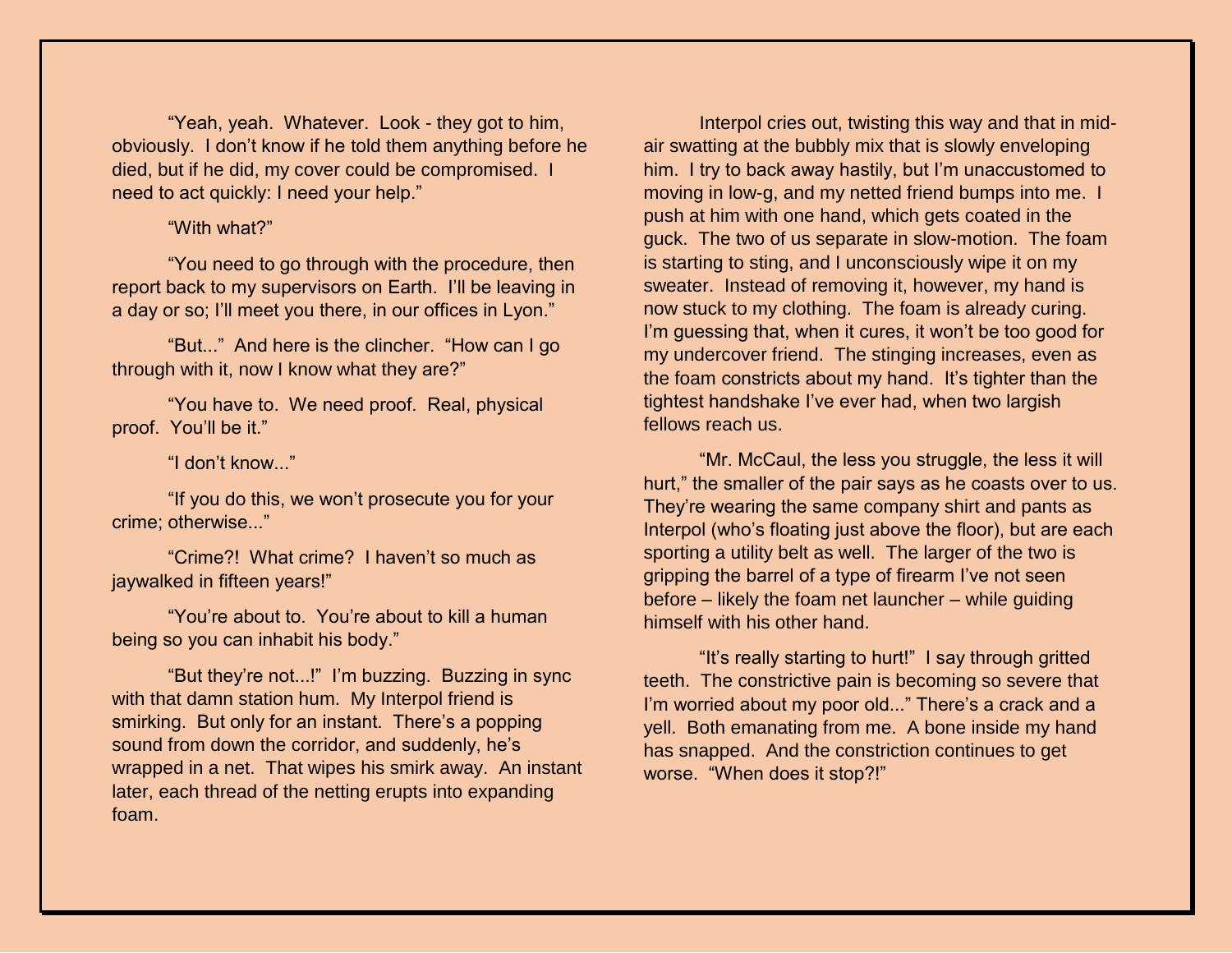"Aiiee!" Interpol shrieks, as a triple-snap emanates from somewhere about his person. Another two quickly follow.

"You have to stop this!" I say, my voice pitched quite a bit higher than normal. I feel my thumb come out of its joint, and a sob bursts out from my chest. "This is inhumane! Stop! Please!" A deep crack rocks Interpol's body then, centred on his back. He stops squirming after that. Stops moaning too. His body settles gently to the deck and moves no more. The three of us stare at the immobile form for several seconds, then Small-guy pulls out a thin spray canister from his belt and extends the can towards my hand. I don't even care what it might be for; I rip my crushed appendage away from my sweater and push it out to meet him. The first spurt slices the hardening foam into spaghetti strips, which wave about in the low gravity. Another few sprays, and the last of the foam sloughs away from my skin, easy as that. Meanwhile, Large-guy has pulled out a 'pad and is talking to someone on its little screen. It's a voice I've come to know too well these past forty-eight hours.

"The Director wants to talk to you," Large-guy says, flipping the little device at me with practiced ease. It strikes me in the belly, and I fumble for it with my unmangled left hand as the 'pad rebounds. When I right her image, she's closed her eyes, and is facing off screen.

"Denise?" I croak out, my voice hoarse from shrieking seconds earlier. Oh, and I'm done with honorifics too. She's not.

"Mr. McCaul," her eyes open and she looks at me through the screen. "I can't say I'm surprised to find you here. Not with your reputation. Nevertheless, would you care to explain yourself?"

"Of course. As soon as you agree to reciprocate. You've been keeping some things from us. Stuff we had a right to know." She says nothing for a moment. Probably wondering how much I know. I begin to wonder if I've been stupid to shoot off my mouth, here in this deserted corridor. Just me and my two burly friends.

"Ok," I start, tired of the games, and in no small amount of pain. "Here's what happened. This fellow on the floor here hands me a 'pad with instructions to meet him here. I'd never met the boy before, but it seems my late cottage-mate has. You were right to be suspicious of someone in our cottage – you just suspected the wrong man."

"Should I not now be suspicious of you?"

"Me? Let's talk about the suspicions I have about you for a moment, shall we? About the true nature of the subjects."

"They are fully formed humans. Is that what you want to hear?"

"No, Denise, it's not. I want to hear that they are adult humans with nothing but reptile brains keeping them going, until they become hosts for us. That's what I signed up for. That's what I paid you for."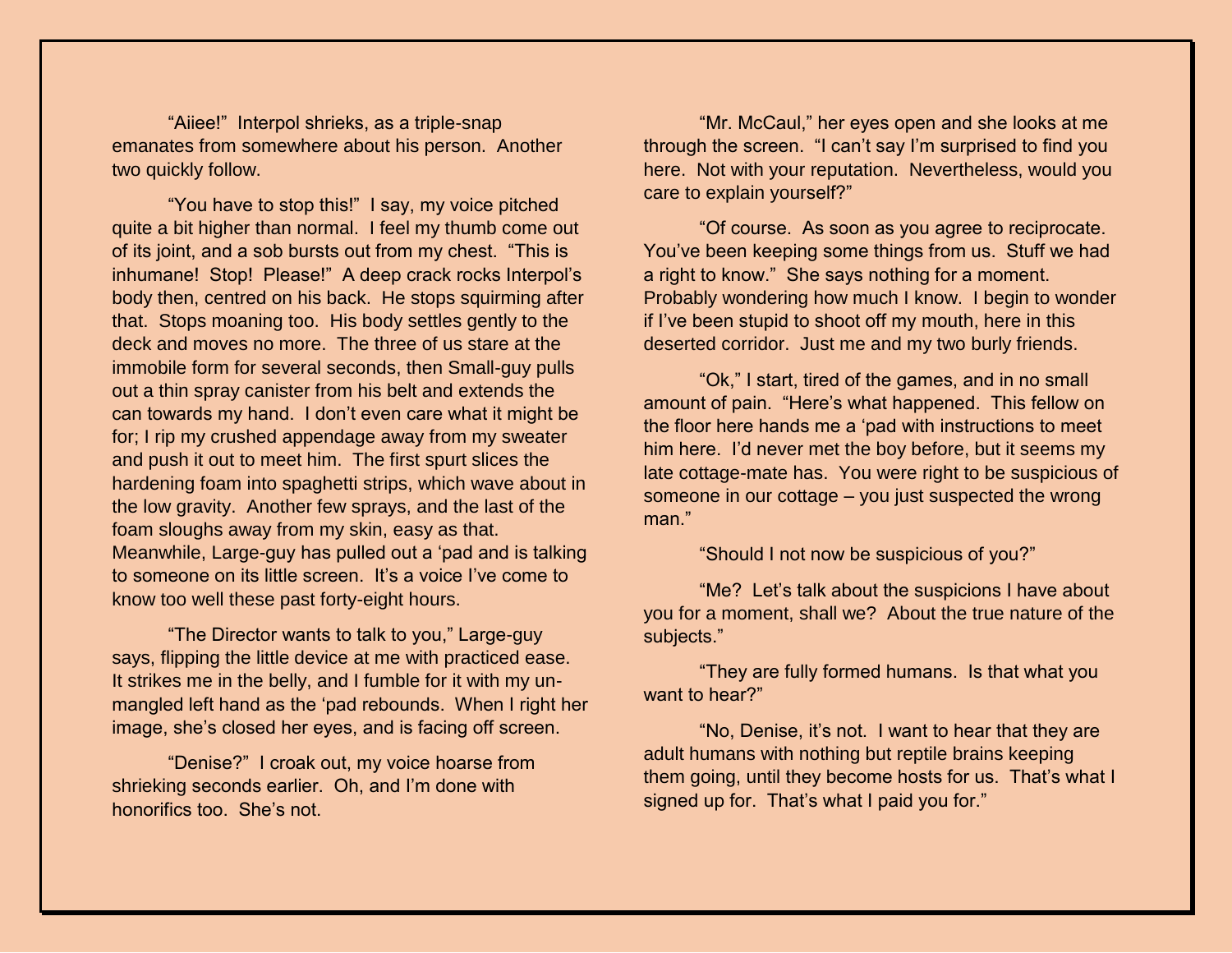"Well, you of all people should know the truth is rarely what people need to know."

"Yes. You're right." I'm quaking inside, I realize. I'm more nervous than I've been in decades. Not good for my ticker – it's falling over itself trying to keep up to the adrenaline that no doubt has flooded my system. "So... what now? Do you get your boys to spray me with more lovely foam?" I toss my chin towards Interpol. Poor kid.

"Of course not, Mr. McCaul! You're a paid customer. He was a traitor and a thief."

"I expect his employers, and most of Earth, would see it differently."

### "We're not on Earth."

"I'm increasingly aware of that, Denise." I pause. Even with my decades of experience, I feel out of my league here. I take several shuddering breaths before continuing. "So what now?"

"Well. You've put us in quite a difficult position, of course. Had you simply reported the agent to us, instead of engaging in his subterfuge, you would have secured our trust, and been none the wiser."

"But I wouldn't have known the truth!"

"Truth – like beauty, Mr. McCaul – is often in the eye of the beholder. Regardless of what you think you know, the procedure is safe, and humane."

## "But they're...!"

"Enough. We've each invested far too much into this venture to be sidetracked now – you and us both. Your group will show Earth that immortality is possible. Once we demonstrate it; once we can come out in the open with the procedure, there will be nothing people won't do to get a piece of it. However, we all have to be of one voice. Are you with us, Mr. McCaul?"

"I..." I swallow, trying desperately to think of something that will buy me time. But Larger- and Smaller-guy are looking impatient, and Denise is giving me pursed lips through the tiny monitor. "I... look, I can't go through with it. Not now that I know."

"Oh. I see. Well, I wish you had told us that before your accident."

"My..." I fooled myself into thinking I was already at full fight-flight mode. A wave of cold pounds through me, and I swear – my heart comes to a complete stop for a full second. "No," I say, but no sound emerges. My knees tap onto the ground. Thank goodness for the low gravity up here, or it would have been two smashed kneecaps right there. Large-guy has snatched the 'pad back, but I can hear Denise passing on instructions.

"Earl – you take him to the shaft and push him down. Leonard, collect him at the bottom."

"No! I..." Large-guy grabs me by my busted hand, which effectively cuts off my resistance. He quite casually drags me along the corridor, my legs flailing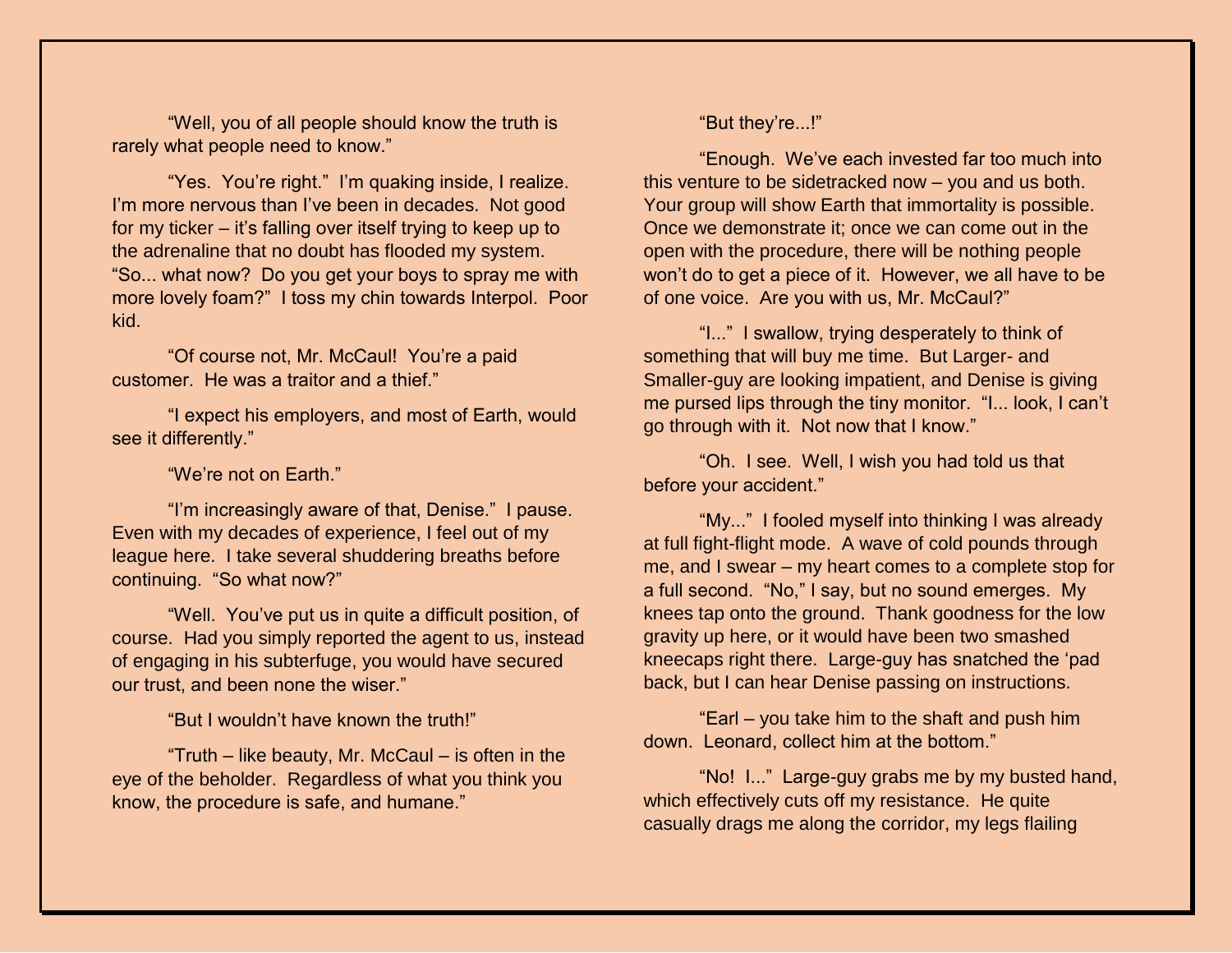behind me, my left hand grasping at anything to arrest my motion. We reach a hatch that opens to reveal... well, another corridor, I guess, only this one runs the full length of the spoke. I'm blubbering and slapping at my captor, as he swings me forward towards the edge. "Wait, wait! You don't want this on your conscience, do you?!" Largeguy – Earl – merely shrugs and grunts. His eyes hold no emotion. I've known men like this before. I truly have no hope. He lets my hand go, but I've grabbed on to a pack of wires with the other. Maybe I can pull myself up and away from him. I'm a babe in his arms, though: he grabs my left forearm with both hands, casually bringing it down over his knee. I let loose a shuddering cry, looking through tears at my wrist and hand dangling at near ninety degrees to the rest of my arm. Breaking my arm tosses him off balance, but he pulls it together more quickly than I do. He braces himself with one hand, then pounds me in the head with the other. I don't feel any pain – just a black-out sensation, my inner ears telling me I've begun to spin. Something snatches at my leg, and I'm brought back to him, defenseless. I think how nice it would be to be able to spit in this guy's face, but he lifts a foot and slams it into my chest before I can collect any saliva. And down I go.

It's slow at first. I instinctively reach out to stop myself, but my hands are destroyed, aren't they? The most I do is smack the back of my right hand against some protruding metal, which elicits no more than a quiet whimper from me. I'm slowly accelerating as I drop through the spoke. My legs are kicking as if I'm in water,

and I'm looking down, wondering how much further it will be. I could survive this, I think to myself, but the thought is ten seconds old already, and I'm travelling that much faster. So this is how it ends. I wanted to die in my sleep. Or just instantly somehow, without knowing it was coming. But this is quite possibly the most horrible way to die – my last living moment, seeing my end approach. Peripherally, I'm aware of the buzz modulating to a background hum once again. And then there it is. The bottom. I'm falling quite fast now.

This will hurt.

#

White.

Everything is white, and bright. But it's quite cool, and – oh yes – there's the hum, which tells me this is probably not heaven. OH! And pain! It hits me, jerking me completely free of sweet oblivion. Pain from every corner of my being, crying at me in dissonance. Above the din of my pain, I sense murmuring, and my head twitches to the side of its own accord. Who else would it be but Denise? Standing there in conversation with some nameless uniform. The uniform senses my awakening and juts his chin in my direction. When Denise has caught sight of me, she waves him off; he nods and backs away.

"You survived," she says, barely concealing the curl of her lip. I want to throw back some saucy remark,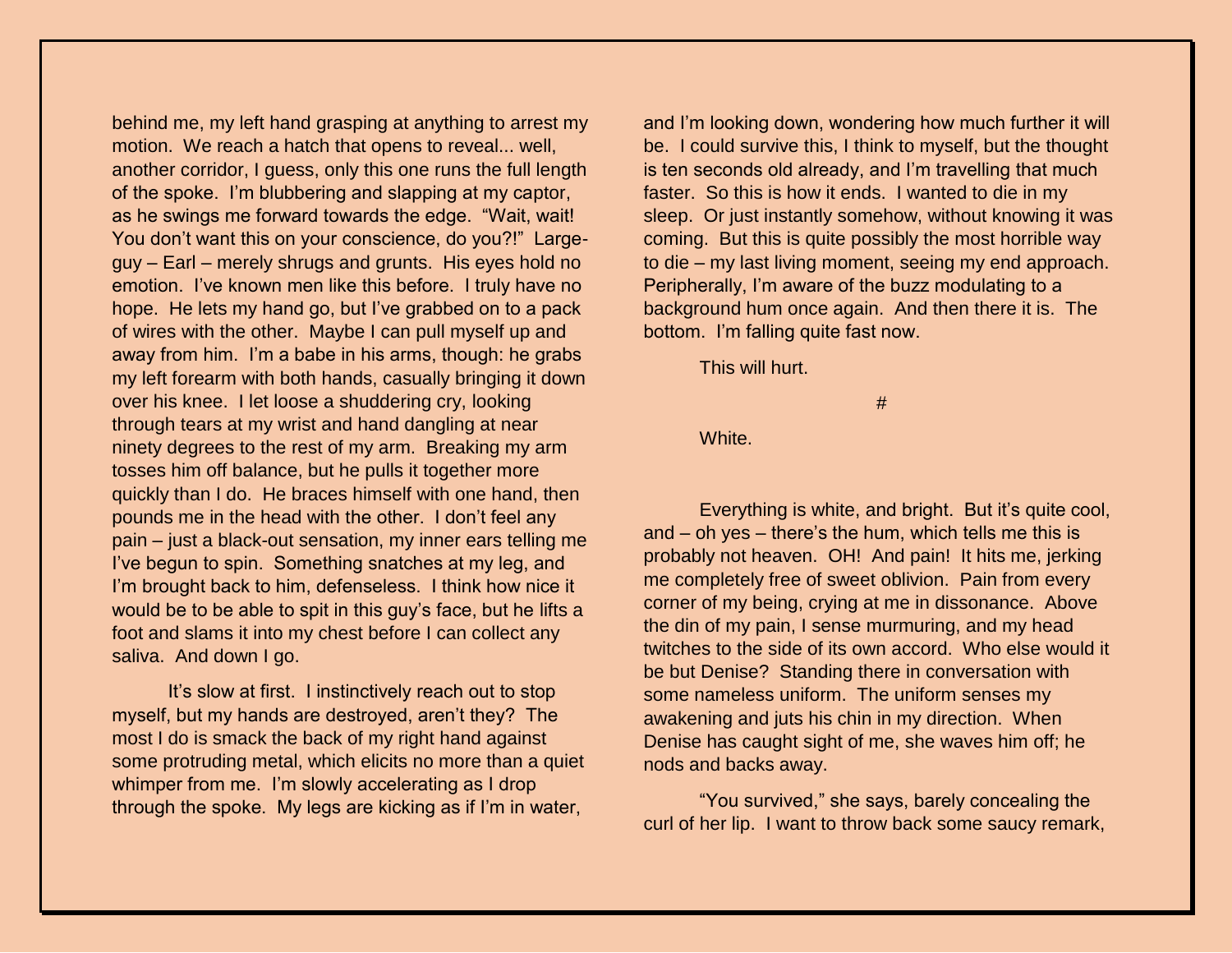but the pain. The pain. A shudder runs through me. It's hard to focus with my body in ruins. "It appears luck is on your side, Mr. McCaul – luck your friend Mr. Trenton lacked." She pauses, during which I'd say something else, if I could. "Now, what do we do with you?" Finally, I find my voice.

"Are you going to kill me?"

"Kill you? No. Not now. You've proven yourself to be quite resilient. Or lucky. Perhaps a bit of both, I think... I think I'd like to let you live. But you have presented us with a problem."

"I want to go home. I won't tell anybody about what you're doing up here. I'm not interested in those games anymore."

"You're not going home. But I want to give you another choice. Go through with the procedure..." I immediately shake my head (bad idea – the sound of crunching vertebrae resounds throughout my body). She clicks her tongue and reaches out to a machine next to me. I realize I'm attached to it. "Or I turn this off. We are not a hospital, and these resources will be in high demand shortly, as your fellow clients undergo their own procedures." I blink. Blinking doesn't hurt. Before I can respond, a uniformed attendant arrives, leading a naked man by the arm. It's him, of course.

"Damn you," I breathe, averting my gaze. I have to give it to Denise: her timing is impeccable. "I..." Unwittingly, my gaze flicks back to him. Flesh. "Flesh," I say out loud. His eyes find mine. I swear he recognizes me.

"Yes. This flesh is yours, Mr. McCaul. Paid in full. We'll put you in him, and you'll stay with us. Up here. You'll be kept in utmost comfort. And we'll make very good use of your legendary skills, of course. I don't expect we'll have any more trouble with spies or saboteurs, with you here to help us."

"I told you – I'm done with that. I wanted a new life: a new identity, a new future." Denise squints at me, considering something.

"There's nothing new about it," she mutters. And I realize for the first time how... young she looks, for a director.

"You've done it," I say, my voice no louder than hers now. Her expression hardens.

"Take what I'm offering, Mr. McCaul."

"Or?"

"Or you die. On this bed. A truly shameful waste." I let my eyes return to Flesh. He looks at me, at my broken shell, spread out on this bed. He's beautiful. He could become... me. But he's already someone! I swallow – or try to; I can't trigger the reflex anymore. This body is done for. It'll die soon. With or without me in it.